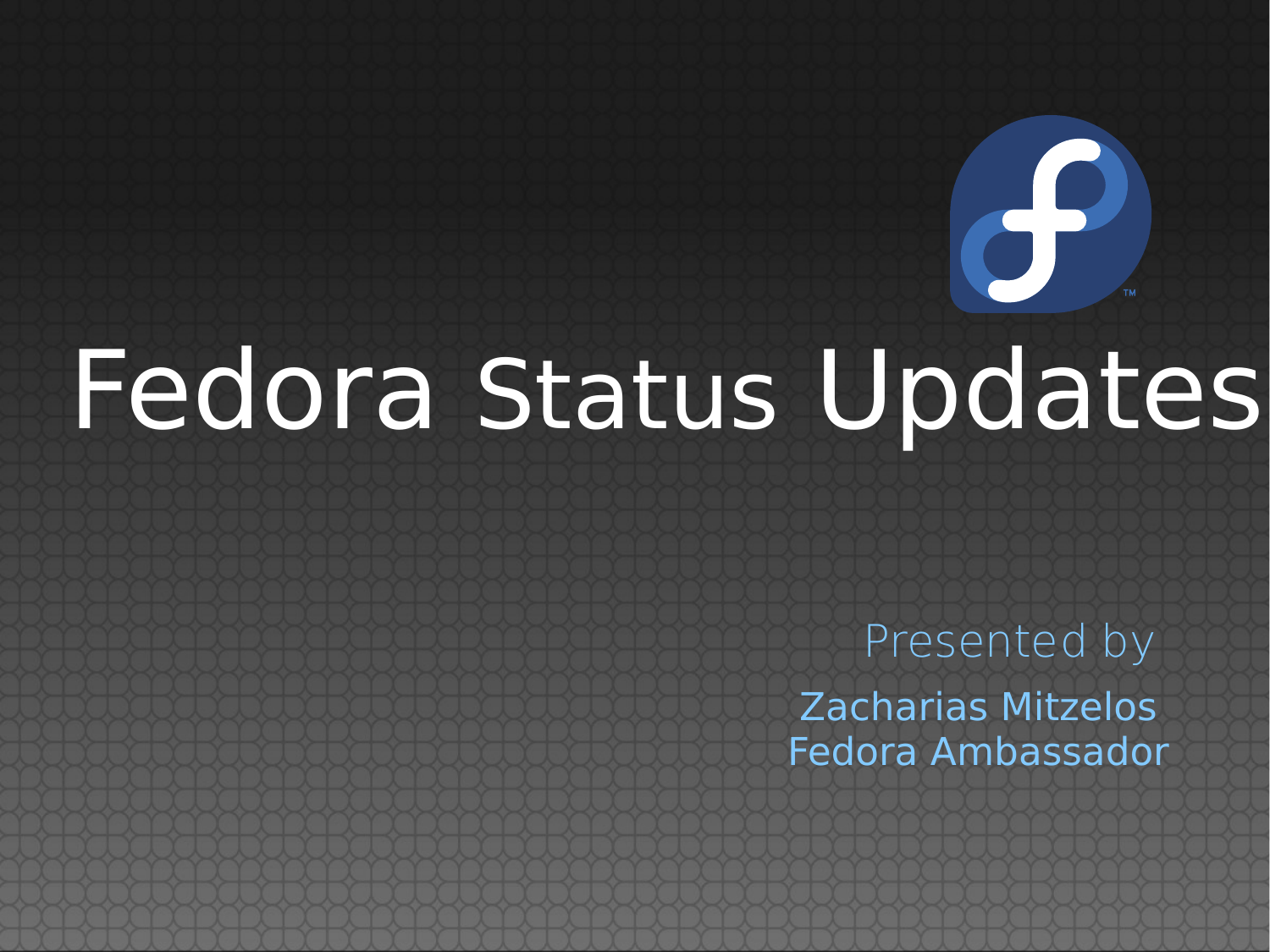## Table of Contents

- Fedora.next
- Fedora 21
- Fedora Council

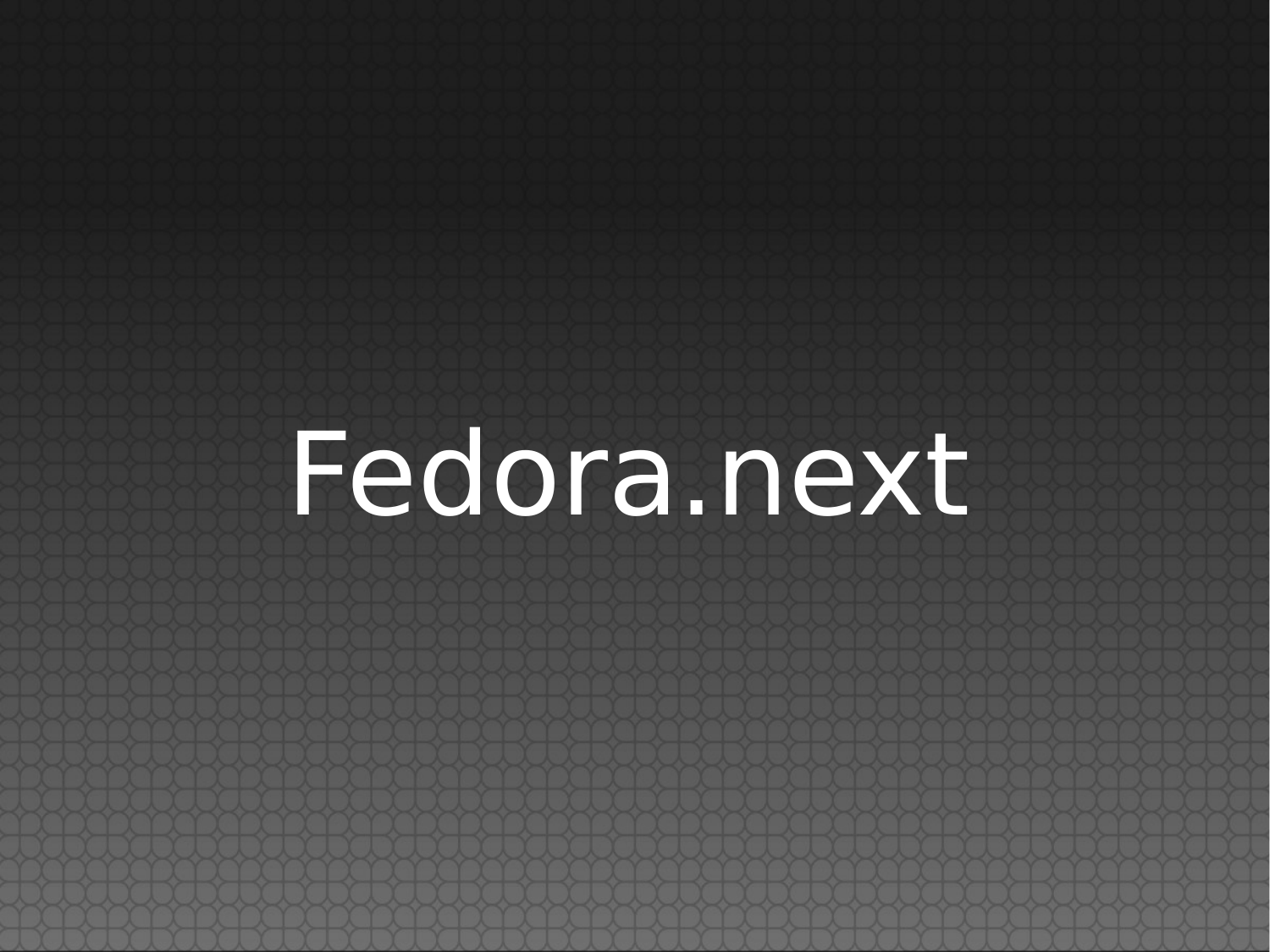• An umbrella for changes in the way how we do Fedora

•Still in development, more changes to come

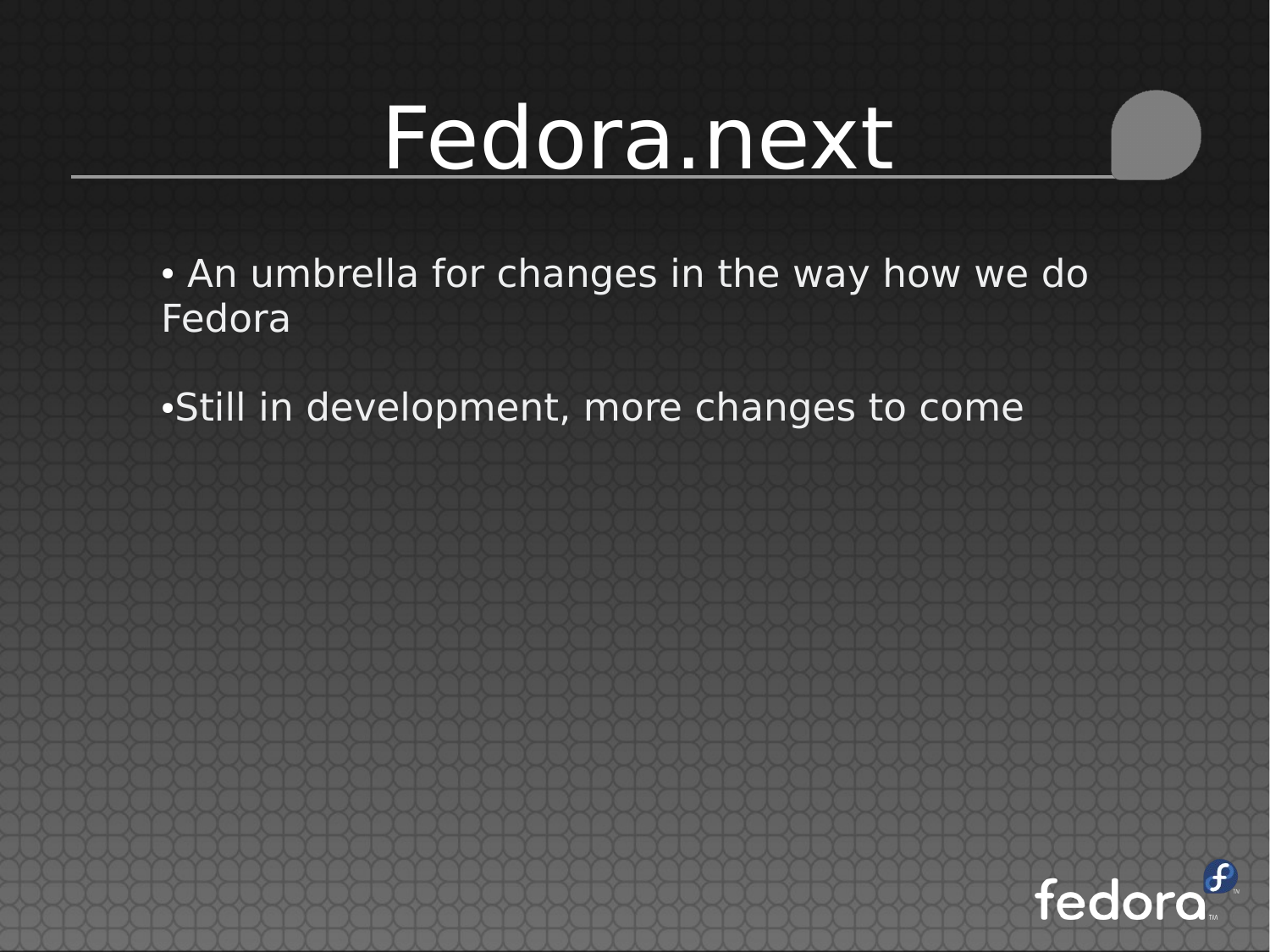- Fedora 21 will be shipped as 3 different products
	- Fedora Workstation
	- Fedora Server
	- Fedora Cloud

●Installation DVDs only for the Workstation product

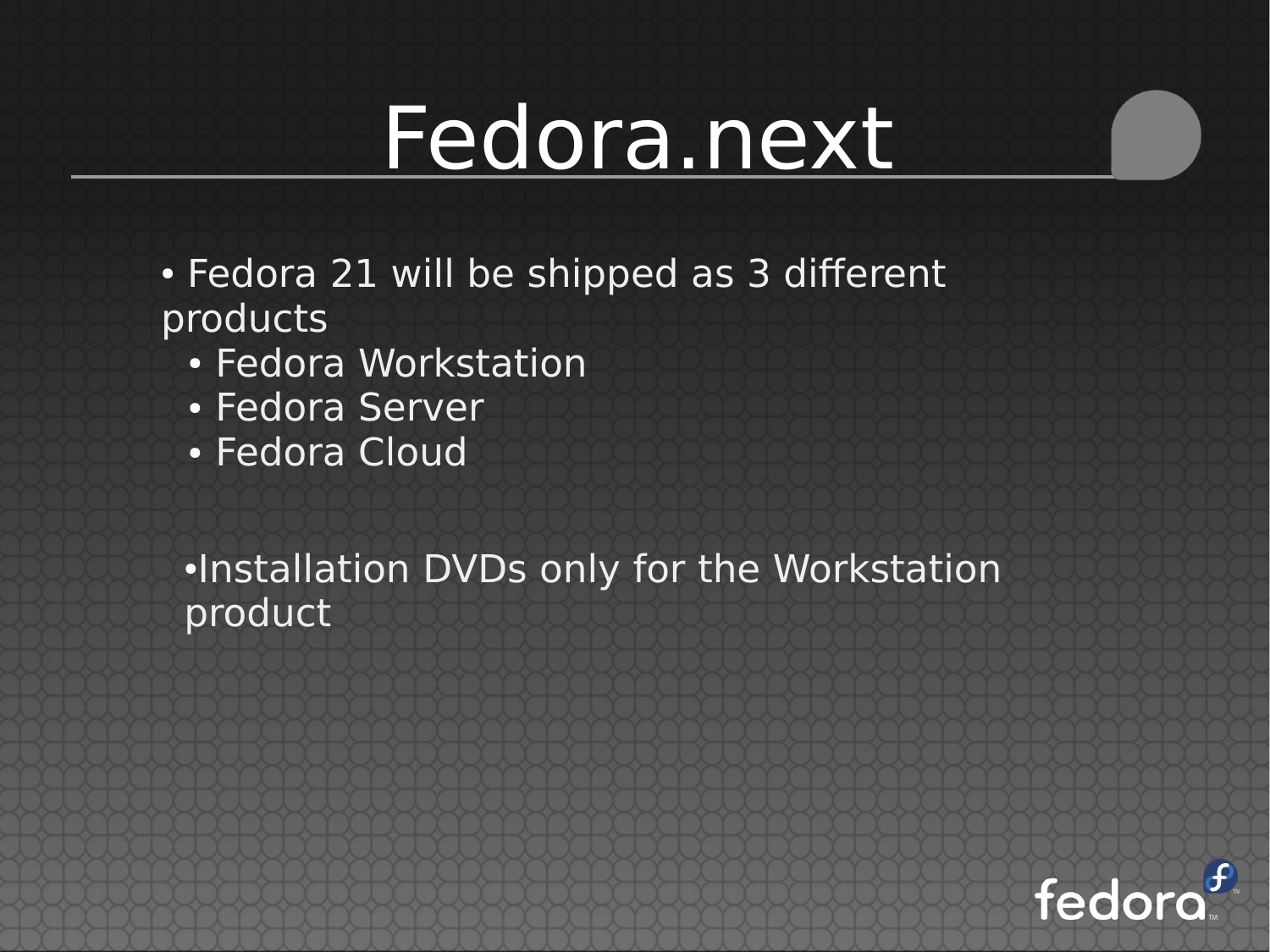●Products are not Spins!

#### •Each product will have its own:

- Working group
- Target audience
- Mission statement
- Release Cycle
- Governance model

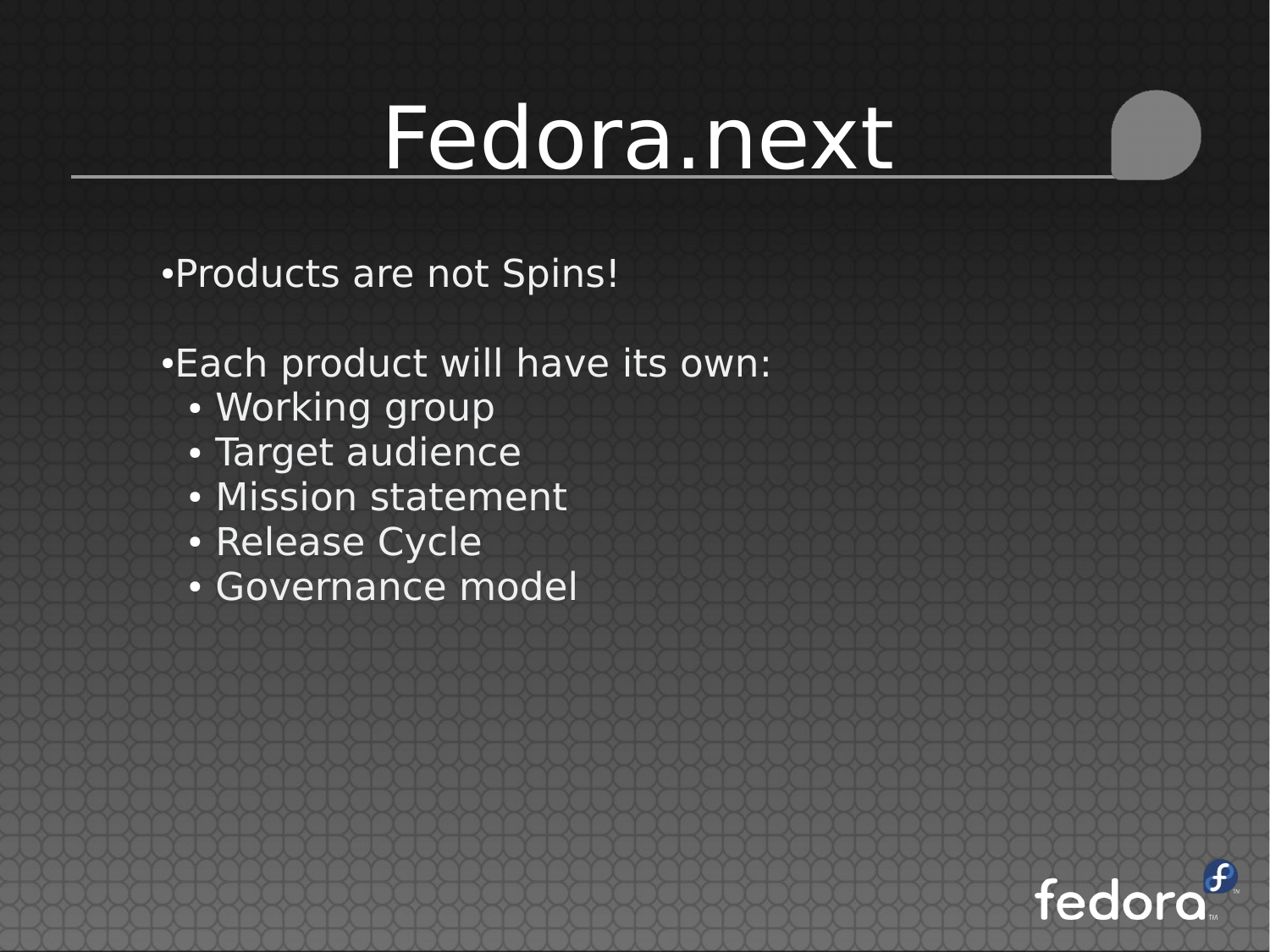#### Working Groups

- Workstation
- Server
- Cloud
- Env & Stacks
- Base design

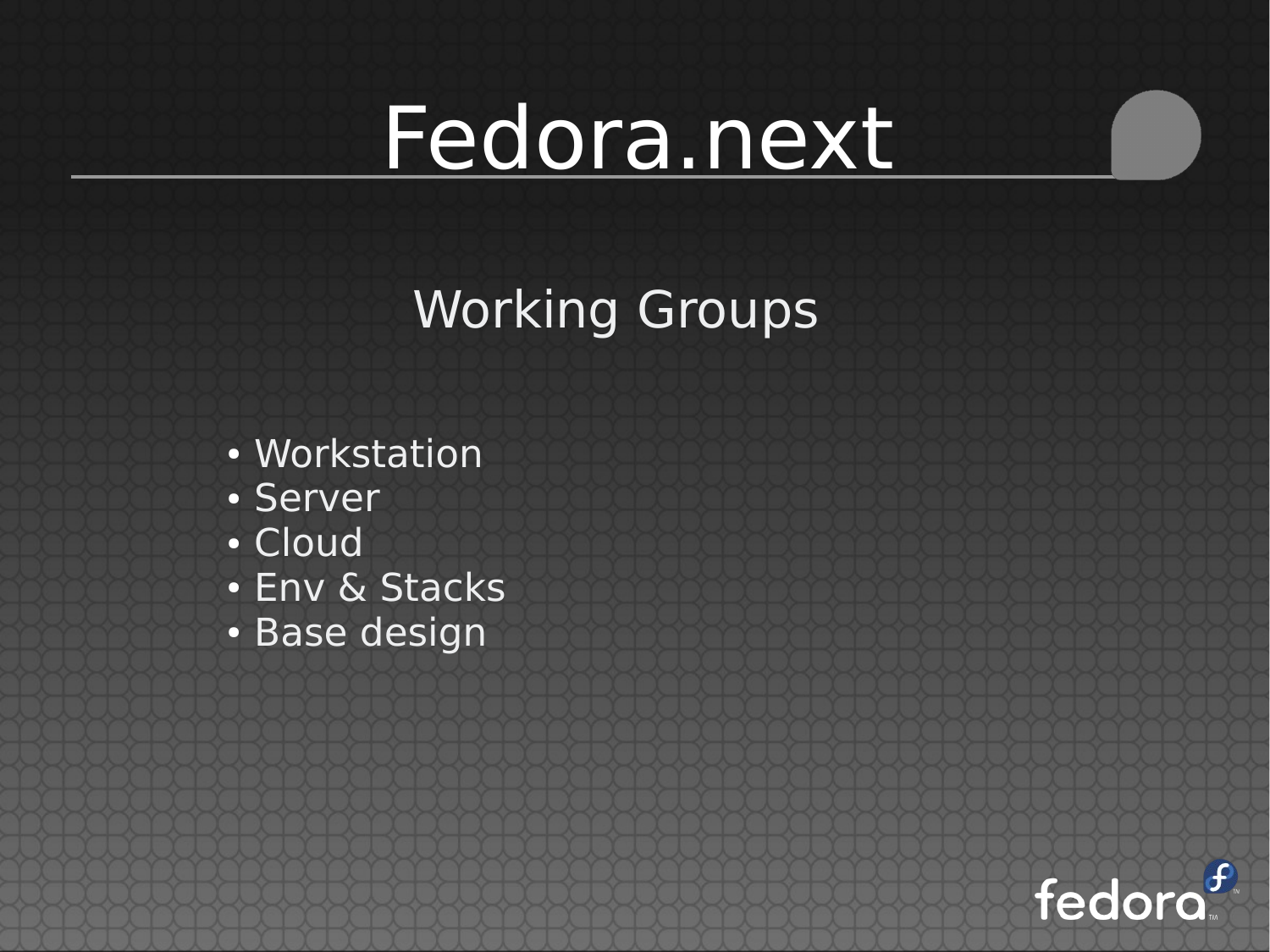## Fedora 21 Features

#### ●Gnome 3.12 or 3.14

- Integration of Picasaweb
- DLNA media server support in Gnome Photos
- Notes, Gnome maps, Sound Recorder
- ●Application Installer ●Wayland ●DevAssistant ●Atomic Host ●Cockpit  $\cdot$ Java 8 - Python 3.4 - PHP 5.6 - Ruby 2.1 - Ruby on rails 4.1

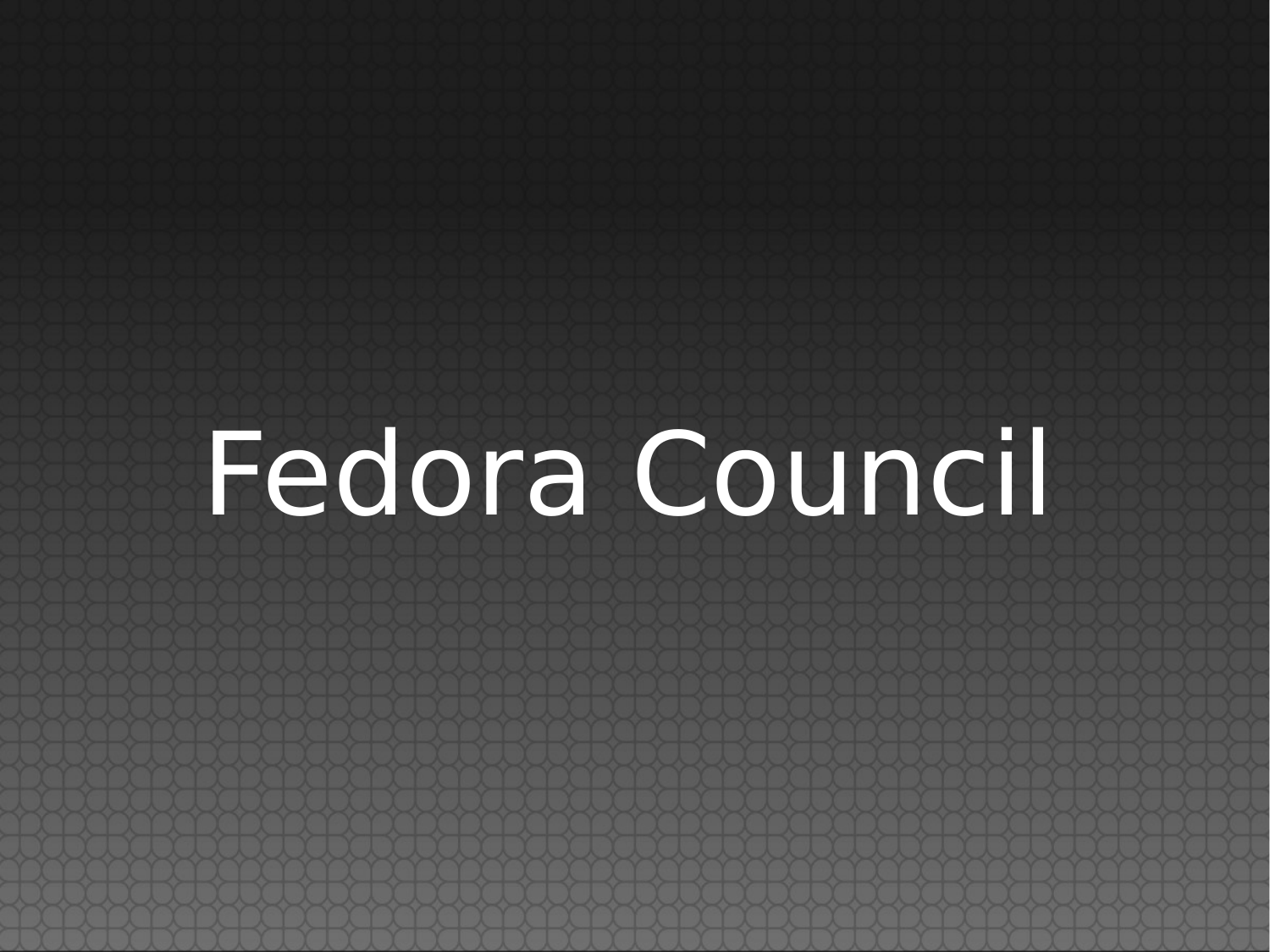➔A new governance model

➔Replaces Fedora Board ➔ 4 Positions appointed by Red Hat ➔ 5 Elected positions ➔ Elections every 6 months (every release) ➔ Elected for 2 releases in a row

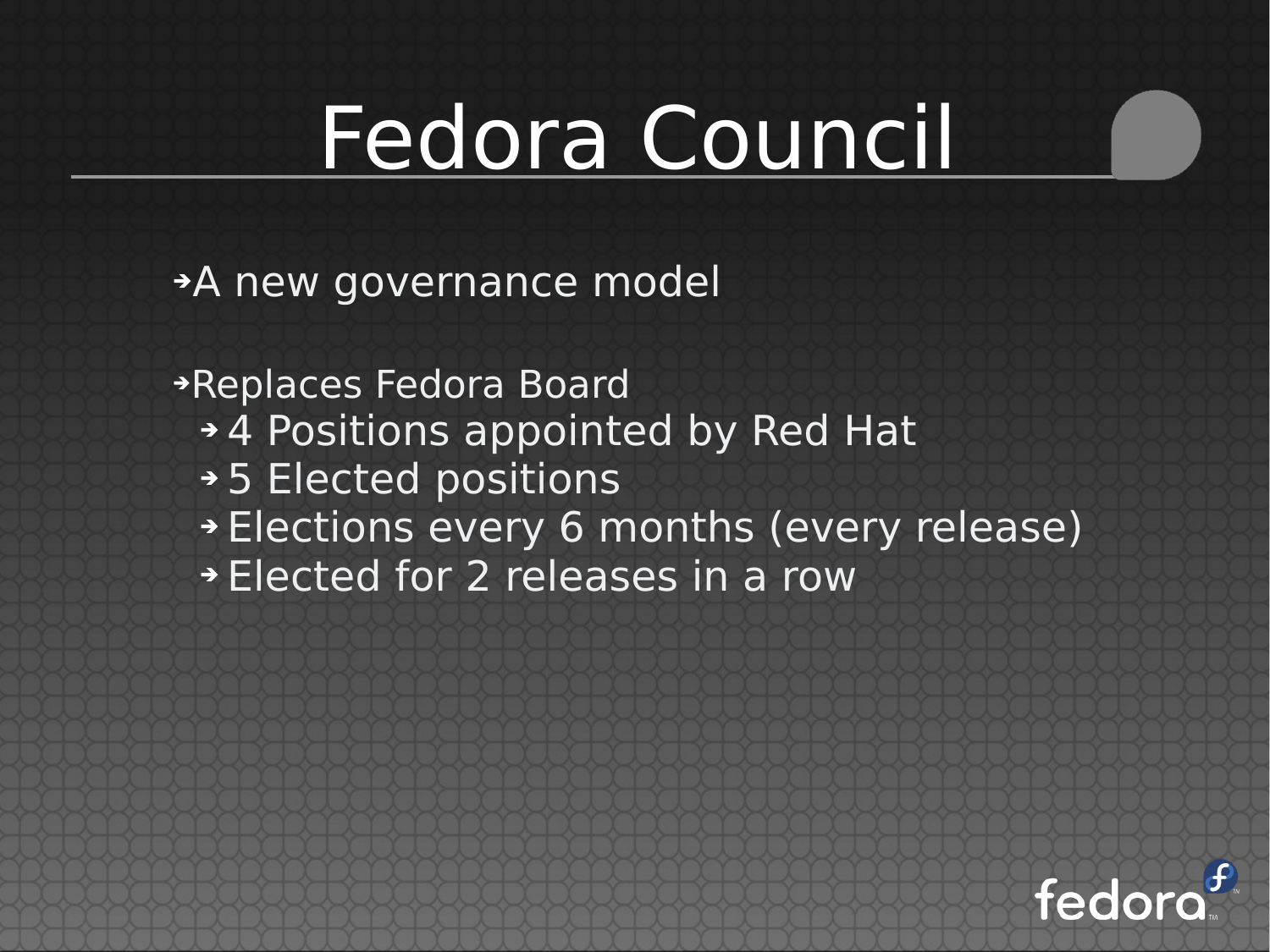"Fedora Council is responsible for stewardship of the Fedora Project as a whole, and supports the health and growth of the Fedora Community"

#### Responsibilities:

•Organize and enable the project to best achieve its goals ●Govern Fedora's financial resources •Decide on issues regarding the use of the Fedora trademarks

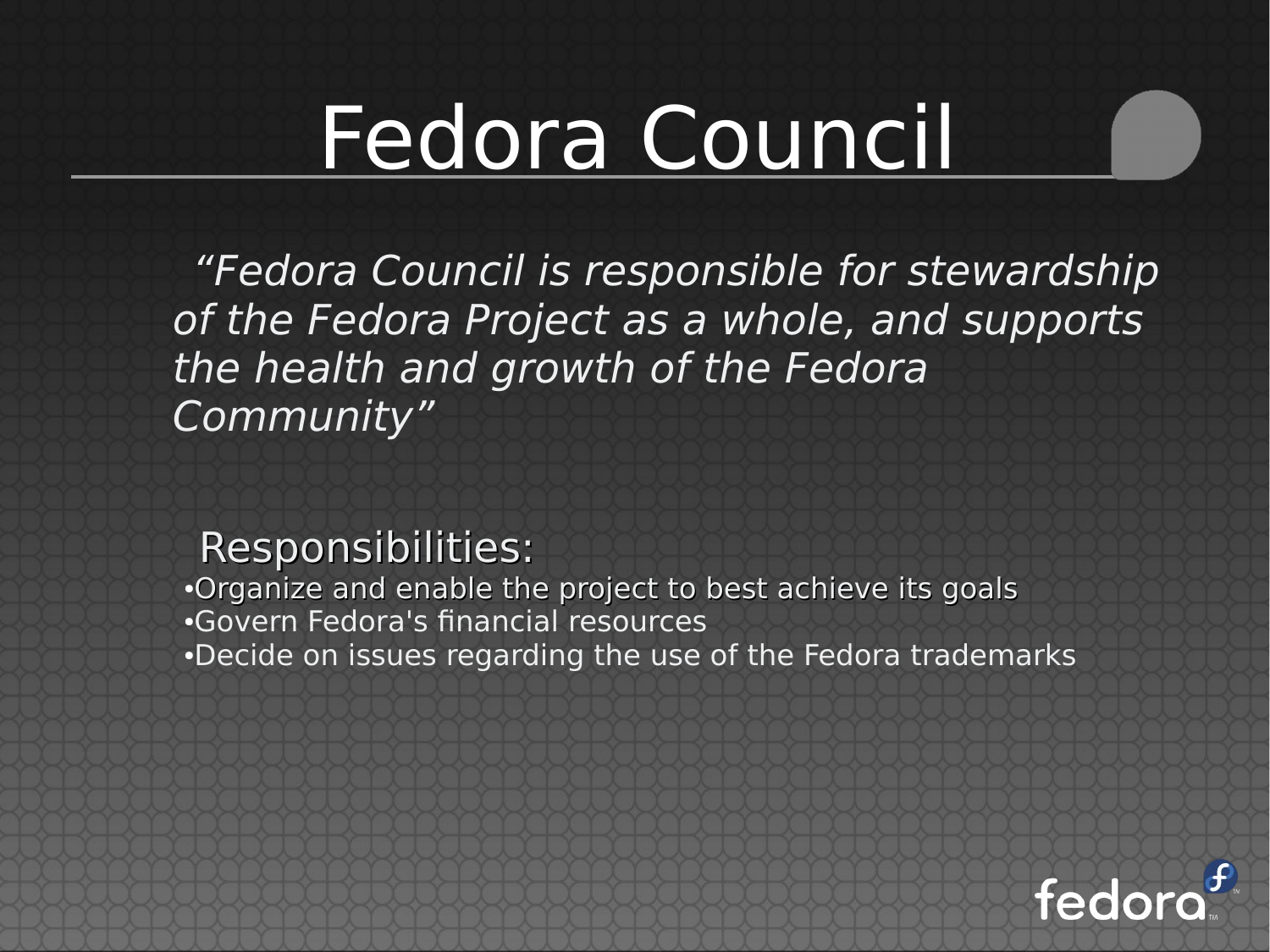Making Decisions

•Basic Decisions -> Lazy Approval •Significant Decisions -> Full Consensus

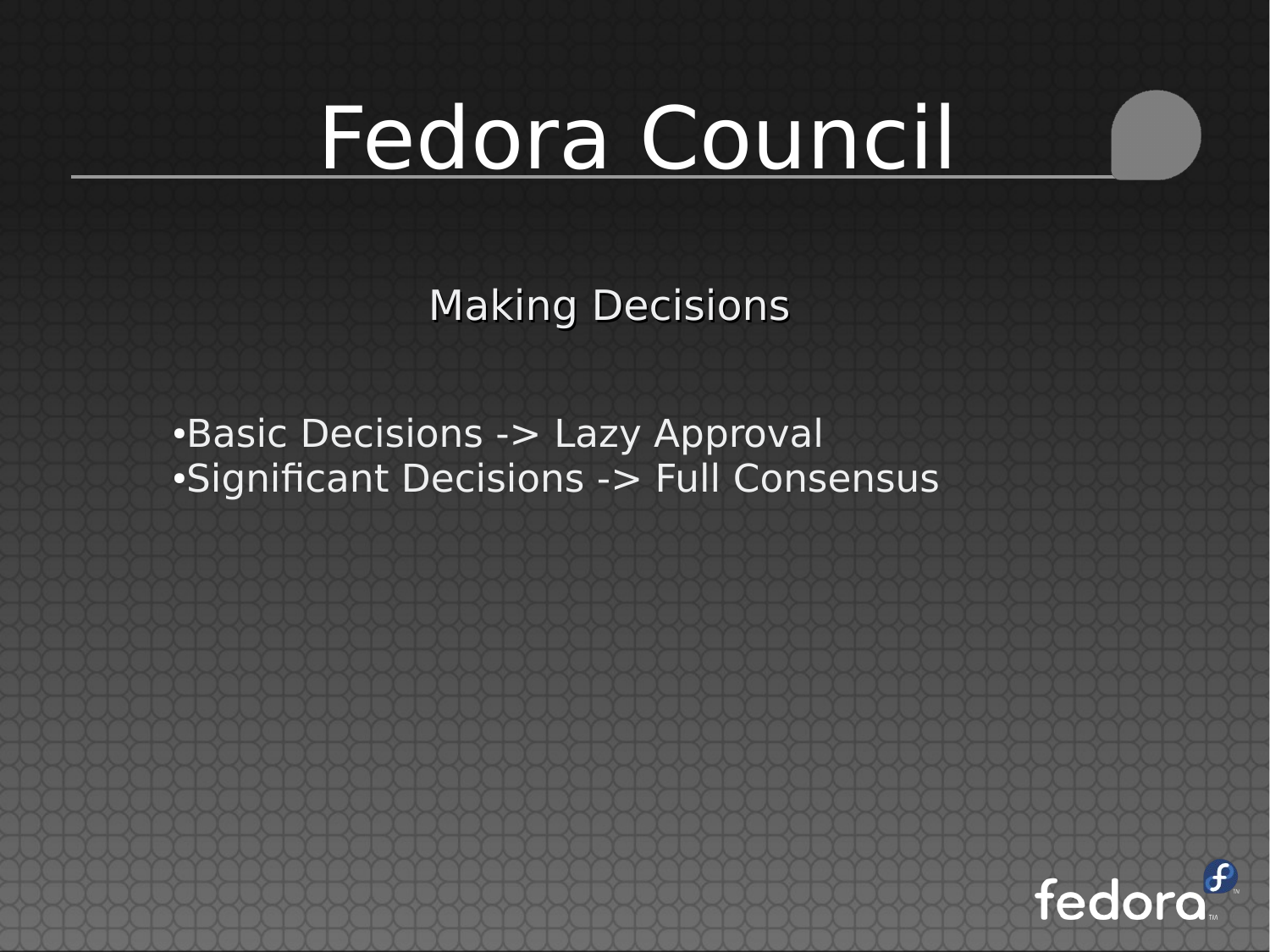#### Positions

Appointed Leadership Positions:

- Fedora Project Leader
- Fedora Community Action & Impact Coordinator

Auxiliary Seats

- Diversity Advisor
- Fedora Program Manager

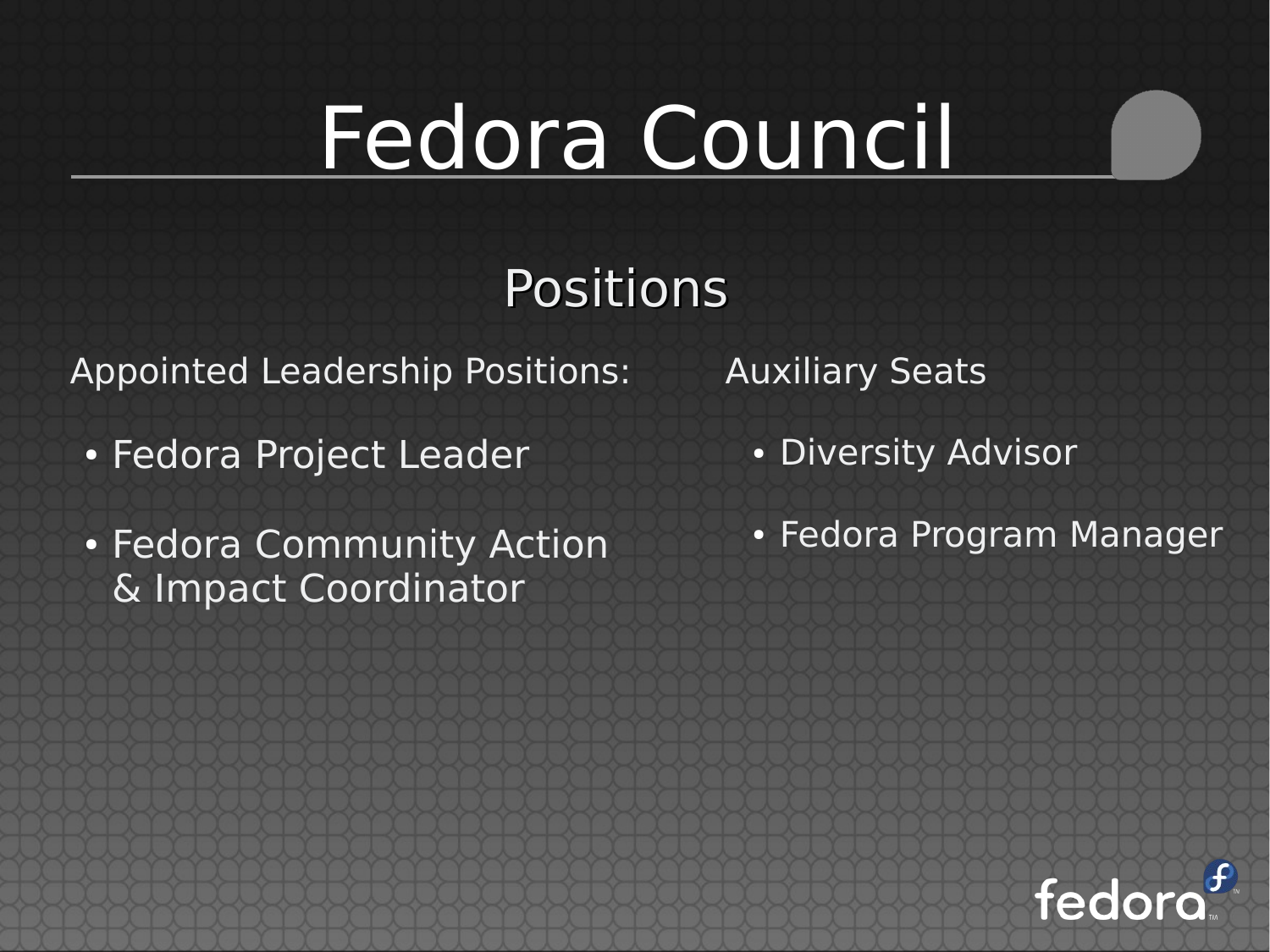#### Representative Positions

•Engineering Representative

●Outreach Representative

• 2 Elected Representatives

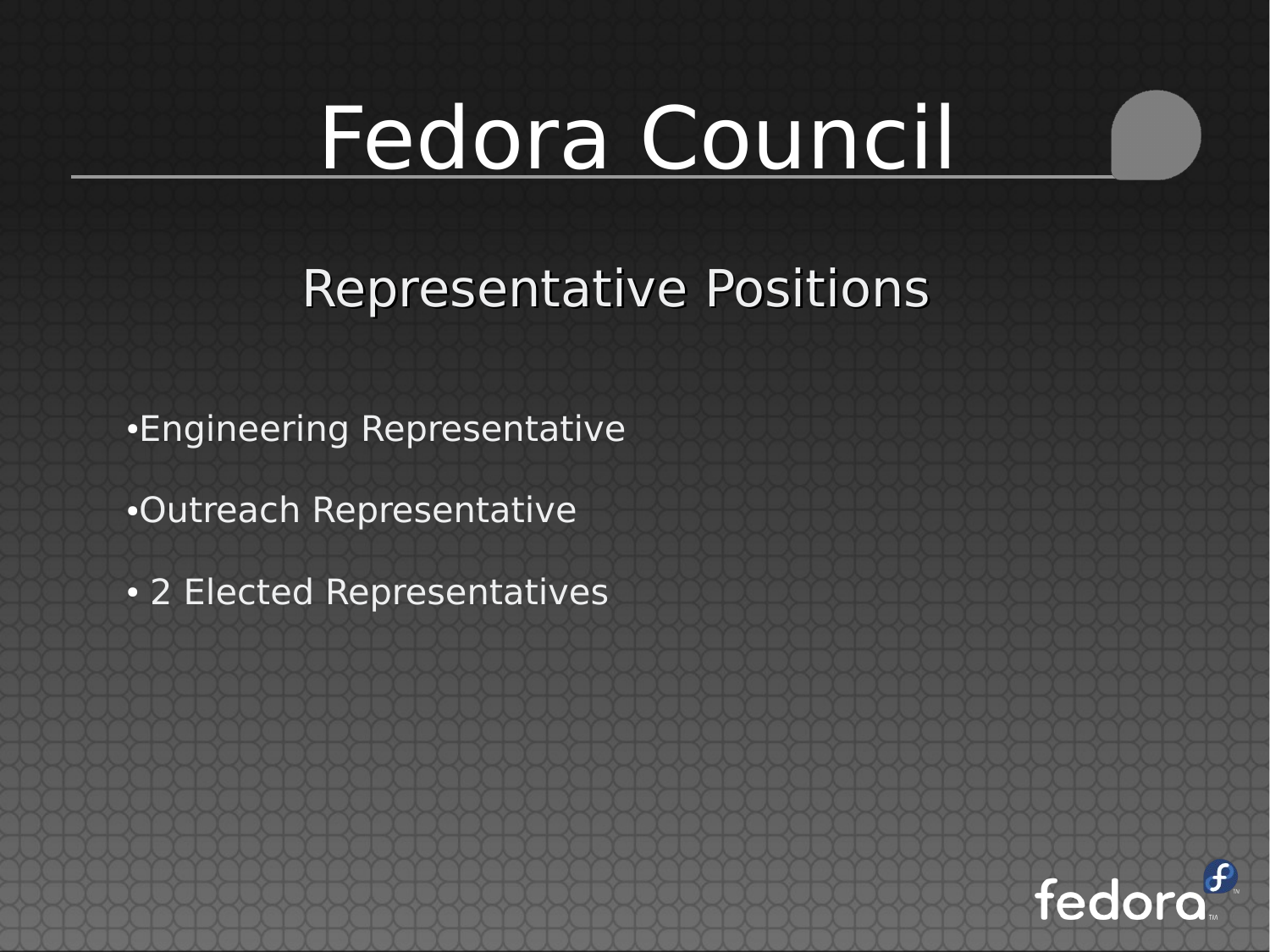- •Elections still held twice a year
- •Each position has a 1-year term
- •Transparency
- •1 person can not occupy 2 positions at the Council

•If a seat becomes vacant, the Council will arrange for a temporary replacement

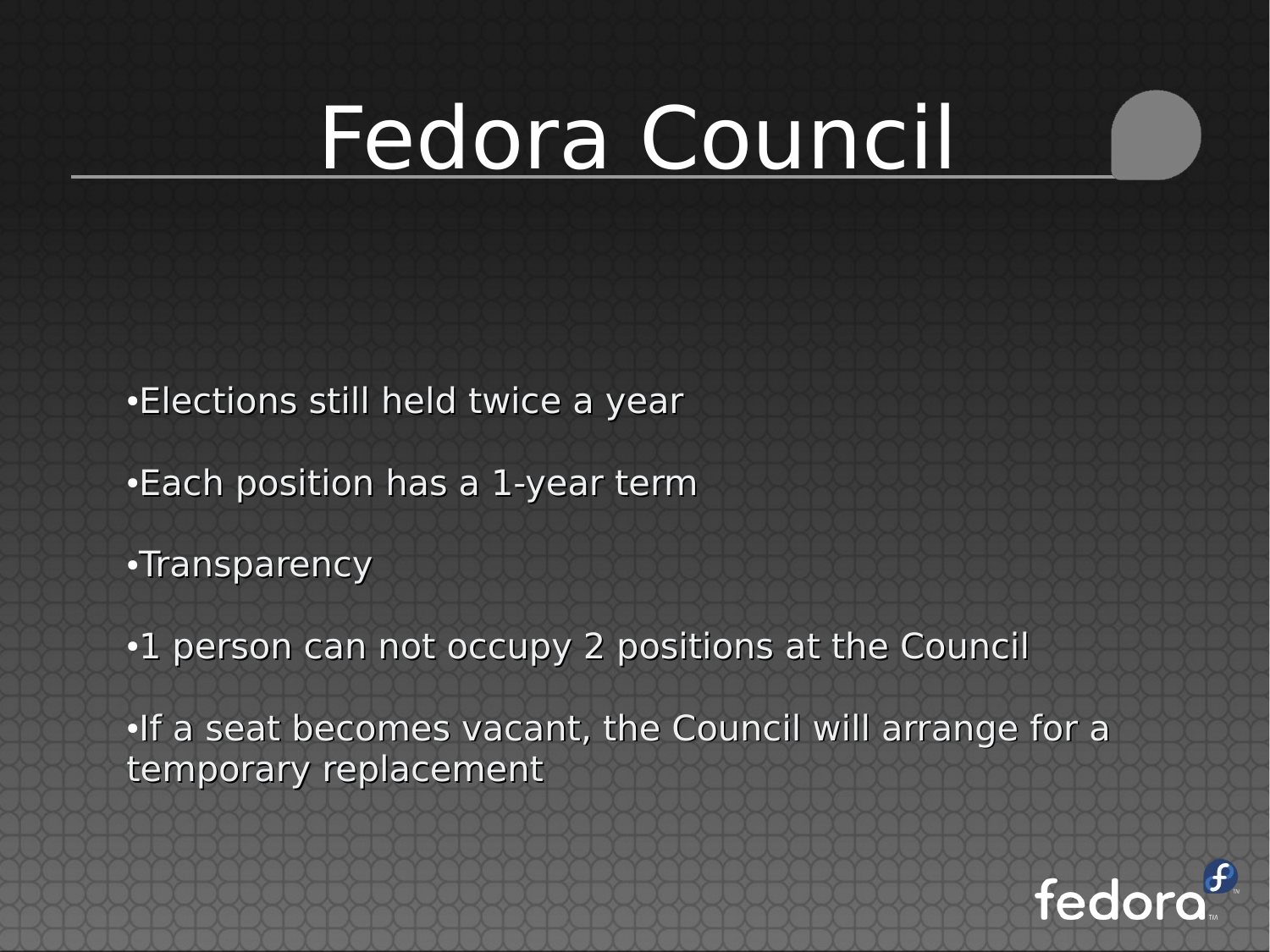3 Positions funded by and hired for, by Red Hat >Fedora Project Leader

- >Fedora Community Action and Impact Coordinator
- >Fedora Project Manager (& approved by the council first)

1 Position appointed by the Fedora Project Leader, and approved by the council: >Diversity Advisor

2 Representative Seats, each one selected by FESCO & FamSCO >Engineering Representative >Outreach Representative

2 Elected Representatives, elected by the community